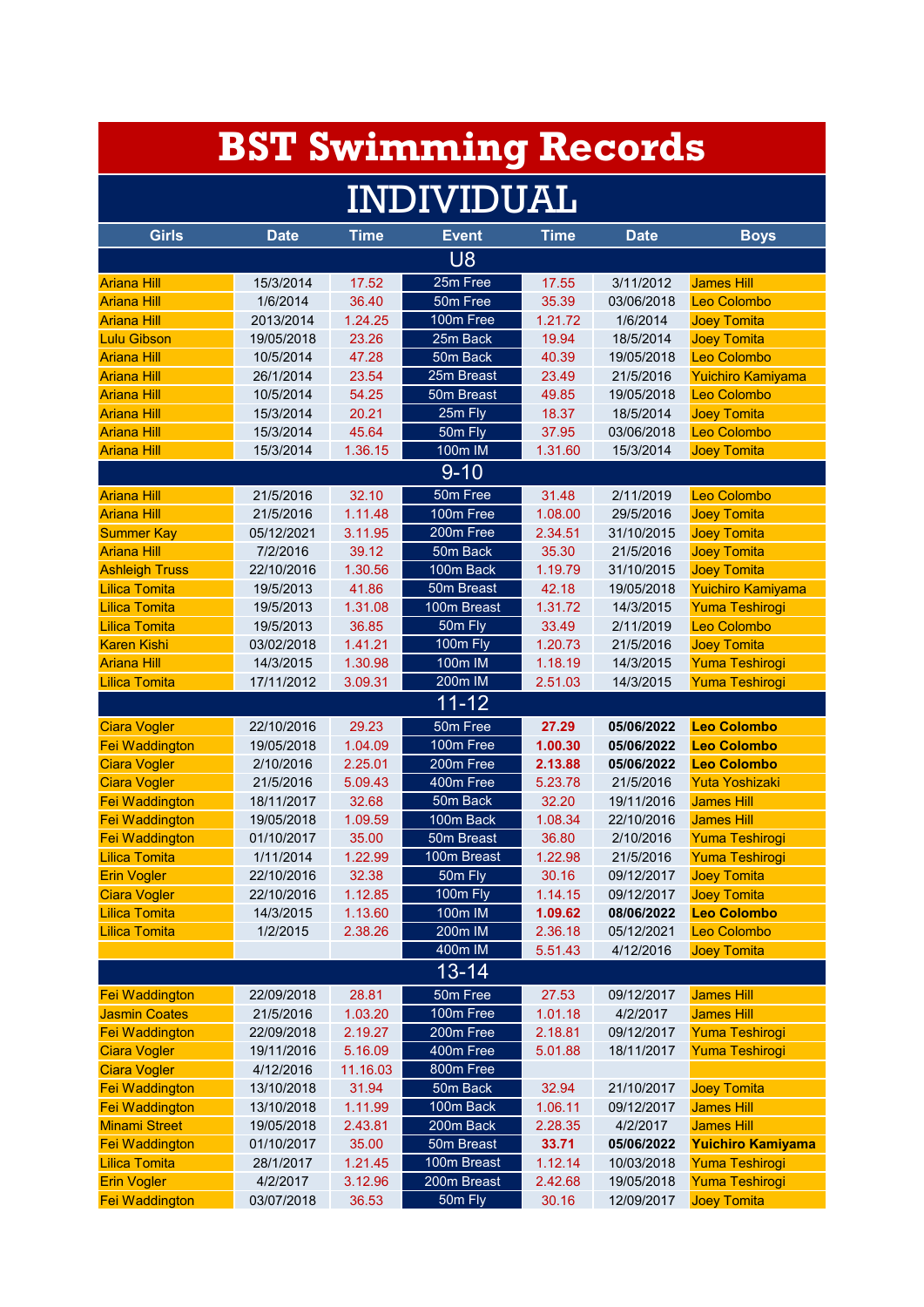| <b>Lilica Tomita</b>                        |                       | 1.11.26     | 100m Fly                |             |             | <b>Kei Shun Yamamoto</b>                    |  |
|---------------------------------------------|-----------------------|-------------|-------------------------|-------------|-------------|---------------------------------------------|--|
| <b>Ciara Vogler</b>                         | 2/10/2016<br>4/2/2017 | 2.54.48     | <b>200 Fly</b>          | 1.12.46     | 05/06/2022  | <b>Wong</b>                                 |  |
|                                             |                       |             |                         |             |             | <b>Kei Shun Yamamoto</b>                    |  |
| Fei Waddington                              | 21/10/2017            | 1.17.18     | 100m IM                 | 1.13.93     | 08/06/2022  | <b>Wong</b>                                 |  |
| <b>Fei Waddington</b>                       | 13/10/2018            | 2.38.43     | 200m IM                 | 2.17.75     | 21/5/2016   | <b>Kai Enderle</b>                          |  |
|                                             |                       |             | 400m IM                 |             |             | <b>Kei Shun Yamamoto</b>                    |  |
| <b>Erin Vogler</b>                          | 4/12/2016             | 6.20.01     |                         | 6.2.62      | 05/12/2021  | Wong                                        |  |
|                                             |                       |             | $15 - 18$               |             |             |                                             |  |
| <b>Jasmin Coates</b>                        | 2/10/2016             | 28.26       | 50m Free                | 26.57       | 05/12/2021  | <b>Christian Strada</b>                     |  |
| <b>Jasmin Coates</b>                        | 2/10/2016             | 1.02.10     | 100m Free               | 59.47       | 05/12/2021  | <b>Christian Strada</b>                     |  |
| <b>Fiona Anesty</b>                         | 22/10/2016            | 2.42.09     | 200m Free               | 2.13.90     | 02/02/2019  | <b>Yuma Teshirogi</b>                       |  |
|                                             |                       |             | 400m Free               | 5.52.1      | 05/12/2021  | <b>Noah Wilson</b>                          |  |
|                                             |                       |             | 50m Back                | 36.21       | 21/05/2016  | <b>Taisei Kikuta</b>                        |  |
| <b>Jasmin Coates</b>                        | 2/10/2016             | 1.10.42     | 100m Back               | 1.09.87     | 22/09/2018  | <b>Yuma Teshirogi</b>                       |  |
| <b>Minami Street</b>                        | 13/10/2018            | 2.40.50     | 200m Back               | 2.55.48     | 21/10/2017  | <b>Jack Maeda</b>                           |  |
| <b>Yui Atsumi</b>                           | 05/06/2022            | 38.96       | 50m Breast              | 36.80       | 02/10/2016  | <b>Yuma Teshirogi</b>                       |  |
| <b>Lilica Tomita</b>                        | 01/10/2017            | 1.24.22     | 100m Breast             | 1.08.26     | 28/09/2019  | <b>Yuma Teshirogi</b>                       |  |
| <b>JiMin Park</b>                           | 14/11/2015            | 3.34.80     | 200m Breast             | 2.38.92     | 13/10/2019  | <b>Yuma Teshirogi</b>                       |  |
| <b>Fiona Anesty</b>                         | 05/10/2015            | 42.09       | 50m Fly                 | 37.35       | 01/11/2014  | <b>Kai Emderle</b>                          |  |
| <b>Jasmin Coates</b>                        | 28/1/2017             | 1.13.71     | 100m Fly                | 1.08.99     | 23/10/2016  | <b>Carl Bergin</b>                          |  |
| <b>Jasmin Coates</b>                        | 19/11/2016            | 2.33.67     | 200m IM                 | 2.28.92     | 19/05/2018  | <b>Yuma Teshirogi</b>                       |  |
| RELAY                                       |                       |             |                         |             |             |                                             |  |
| <b>Girls</b>                                | <b>Date</b>           | <b>Time</b> | <b>Event</b>            | <b>Time</b> | <b>Date</b> | <b>Boys</b>                                 |  |
|                                             |                       |             | U <sub>8</sub>          |             |             |                                             |  |
| Pipi Hill                                   | 4/2/2017              | 1.31.33     |                         | 1.17.75     | 4/2/2017    | <b>Keishun Yamamoto</b>                     |  |
| <b>Scarlett Greenall</b>                    |                       |             |                         |             |             | <b>Thomas Bentley</b>                       |  |
| <b>Carla Gherardi</b>                       |                       |             | 100m Free               |             |             | Jun Iwabuchi                                |  |
| <b>Mariella Frost</b>                       |                       |             |                         |             |             | <b>Matthew Palmer</b>                       |  |
|                                             |                       |             |                         |             |             |                                             |  |
|                                             |                       | 1.22.02     |                         |             |             |                                             |  |
| Pipi Hill<br><b>Scarlett Greenall</b>       | 4/2/2017              |             |                         | 1.31.67     | 4/2/2017    | <b>Keishun Yamamoto</b>                     |  |
| <b>Carla Gherardi</b>                       |                       |             | 100m Medley             |             |             | <b>Thomas Bentley</b><br>Jun Iwabuchi       |  |
| <b>Mariella Frost</b>                       |                       |             |                         |             |             | <b>Cole Rosie</b>                           |  |
|                                             |                       |             |                         |             |             |                                             |  |
|                                             |                       |             | $9 - 10$                |             |             |                                             |  |
| <b>Marta Gherardi</b>                       | 18/11/2017            | 2.33.14     |                         | 2.28.74     | 12/3/2016   | Yuma Teshirogi                              |  |
| <b>Yui Atsumi</b>                           |                       |             | 200m Free               |             |             | <b>Jack Maeda</b>                           |  |
| <b>Nicola Hewitt</b><br><b>Aeimi Street</b> |                       |             |                         |             |             | <b>Joey Tomita</b>                          |  |
| <b>Aeimi Street</b>                         |                       |             |                         |             |             | <b>Yuta Yoshizaki</b>                       |  |
| <b>Nicola Hewitt</b>                        | 18/11/2017            | 2.50.26     |                         | 2.43.83     | 03/02/2018  | Yuichiro Kamiyama<br><b>Taisuke Ozaki</b>   |  |
| <b>Yui Atsumi</b>                           |                       |             | 200m Medley             |             |             | <b>Keishun Yamamoto</b>                     |  |
| <b>Marta Gherardi</b>                       |                       |             |                         |             |             | Leo Colombo                                 |  |
|                                             |                       |             | <b>Mixed Boys/Girls</b> |             |             |                                             |  |
| <b>Ariana Hill</b>                          | 29/5/2016             | 5.45.77     |                         |             |             |                                             |  |
| <b>Ashleigh Truss</b>                       |                       |             |                         |             |             |                                             |  |
| <b>Yui Atsumi</b>                           |                       |             | 400m Free               |             |             |                                             |  |
| <b>Joey Tomita</b>                          |                       |             |                         |             |             |                                             |  |
|                                             |                       |             | $11 - 12$               |             |             |                                             |  |
| Nana Ohashi                                 | 12/3/2016             | 2.11.78     |                         | 2.11.03     | 12/3/2016   | <b>James Hill</b>                           |  |
| <b>Minami Street</b>                        |                       |             |                         |             |             | <b>Joey Tomita</b>                          |  |
| <b>Erin Vogler</b>                          |                       |             | 200m Free               |             |             | <b>Jack Maeda</b>                           |  |
| <b>Ciara Vogler</b>                         |                       |             |                         |             |             | <b>Yuta Yoshizaki</b>                       |  |
| <b>Ariana Hill</b>                          | 4/2/2017              | 2.40.93     |                         | 2.18.90     | 21/5/2016   | <b>James Hill</b>                           |  |
| Nana Ohashi                                 |                       |             |                         |             |             | Yuma Teshirogi                              |  |
| <b>Kaila Nash</b>                           |                       |             | 200m Medley             |             |             | <b>Yuta Yoshizaki</b><br><b>Joey Tomita</b> |  |